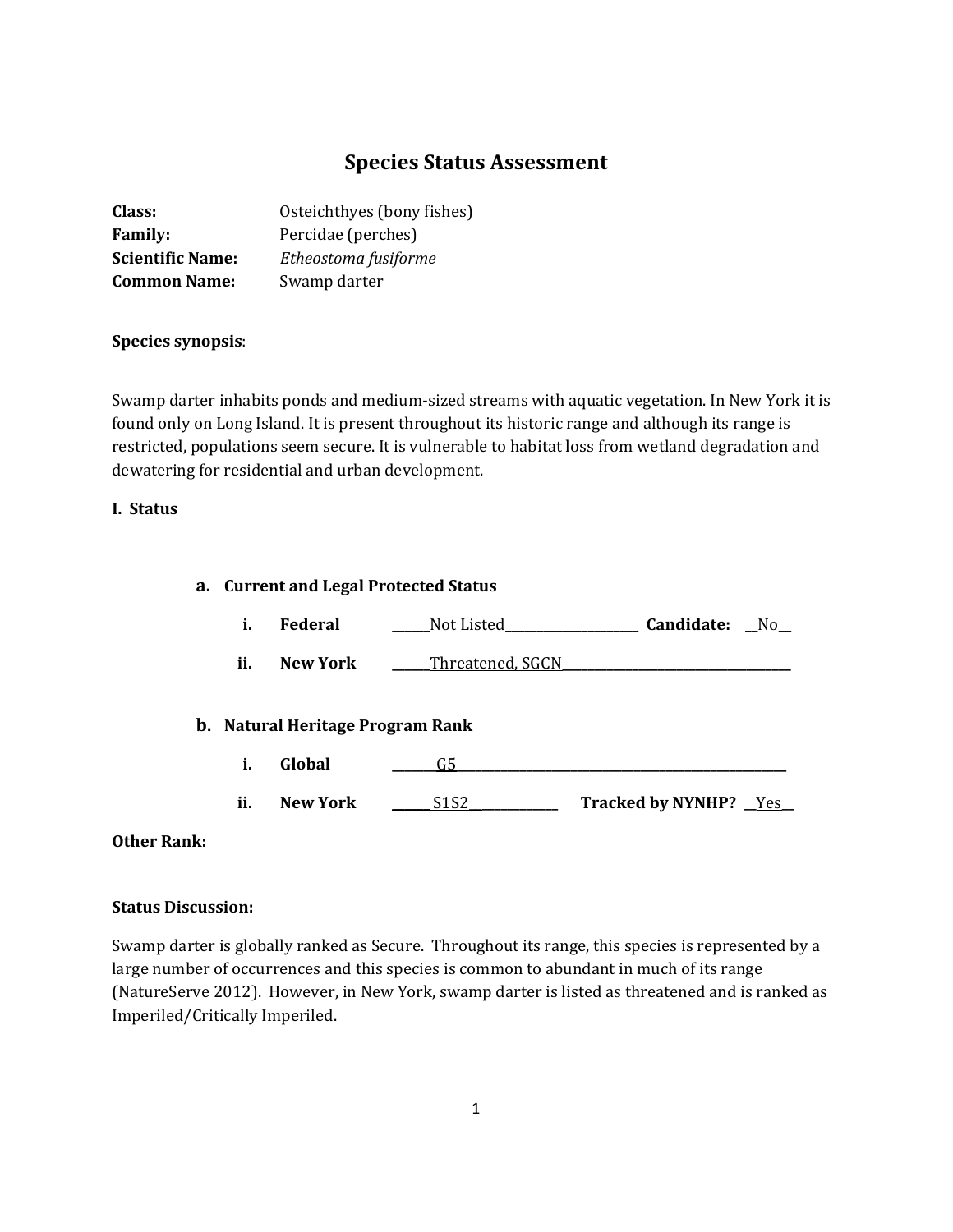# **II. Abundance and Distribution Trends**

**a. North America**

| <i>i.</i> Abundance        |                     |
|----------------------------|---------------------|
| declining _____increasing  | X stable<br>unknown |
| ii.<br>Distribution:       |                     |
| declining ______increasing | X stable<br>unknown |

**Time frame considered:** <u>Over the past 10 years (NatureServe 2012)</u>

# **b. Regional**

| <i>i.</i> Abundance                       |                                     |
|-------------------------------------------|-------------------------------------|
| ____ declining _____increasing            | $X_$ stable $\_\_\$ unknown         |
| ii. Distribution:                         |                                     |
| declining _____increasing                 | $\underline{X}$ _stable ____unknown |
| Regional Unit Considered: _____ Northeast |                                     |
|                                           |                                     |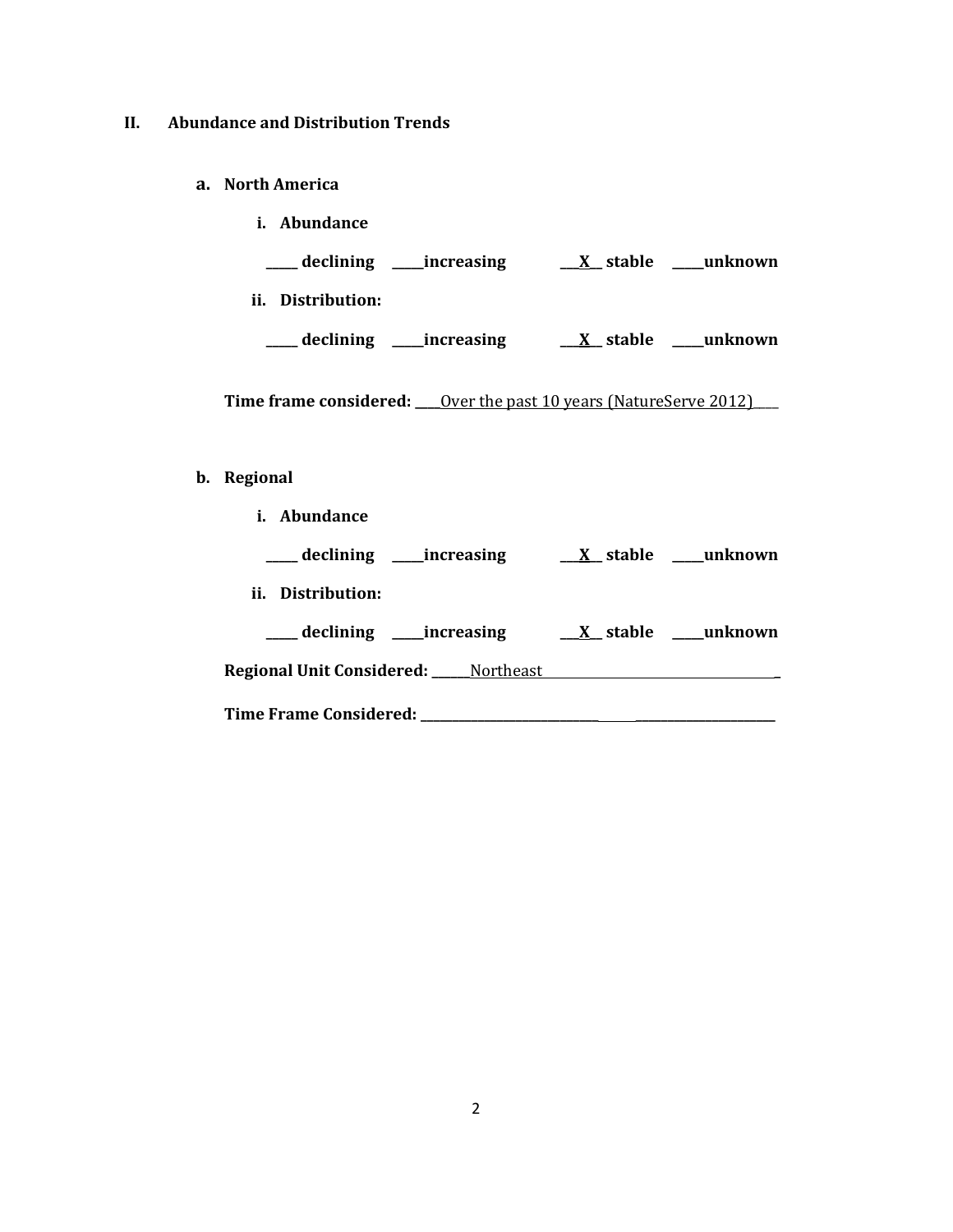**c. Adjacent States and Provinces**

| <b>ONTARIO</b>                                     | Not Present $X_{-}$                                         | No data $\_\_\_\_\_\_\_\_\_\_\_\$                                           |
|----------------------------------------------------|-------------------------------------------------------------|-----------------------------------------------------------------------------|
| <b>QUEBEC</b>                                      | Not Present $X_{-}$                                         | No data $\_\_\_\_\_\_\_\_\_\_\_\$                                           |
| <b>VERMONT</b>                                     | Not Present $X_{-}$                                         | No data $\frac{1}{\sqrt{1-\frac{1}{2}}\cdot\frac{1}{\sqrt{1-\frac{1}{2}}}}$ |
| <b>CONNECTICUT</b>                                 | Not Present _______                                         | No data ______                                                              |
| i. Abundance                                       |                                                             |                                                                             |
|                                                    | ___ declining ____increasing ______stable ___ X__unknown    |                                                                             |
| ii. Distribution:                                  |                                                             |                                                                             |
|                                                    | ___ declining ____increasing ______stable ___ X__unknown    |                                                                             |
|                                                    |                                                             |                                                                             |
|                                                    |                                                             |                                                                             |
| MASSACHUSETTS Not Present _________ No data ______ |                                                             |                                                                             |
| i. Abundance                                       |                                                             |                                                                             |
|                                                    |                                                             |                                                                             |
| ii. Distribution:                                  |                                                             |                                                                             |
|                                                    |                                                             |                                                                             |
|                                                    |                                                             |                                                                             |
|                                                    |                                                             |                                                                             |
| <b>NEW JERSEY</b>                                  | <b>Not Present</b>                                          | No data ______                                                              |
| i. Abundance                                       |                                                             |                                                                             |
|                                                    |                                                             |                                                                             |
| ii. Distribution:                                  |                                                             |                                                                             |
|                                                    | ___declining ___increasing _____stable __ <u>X</u> _unknown |                                                                             |
|                                                    |                                                             |                                                                             |
|                                                    |                                                             |                                                                             |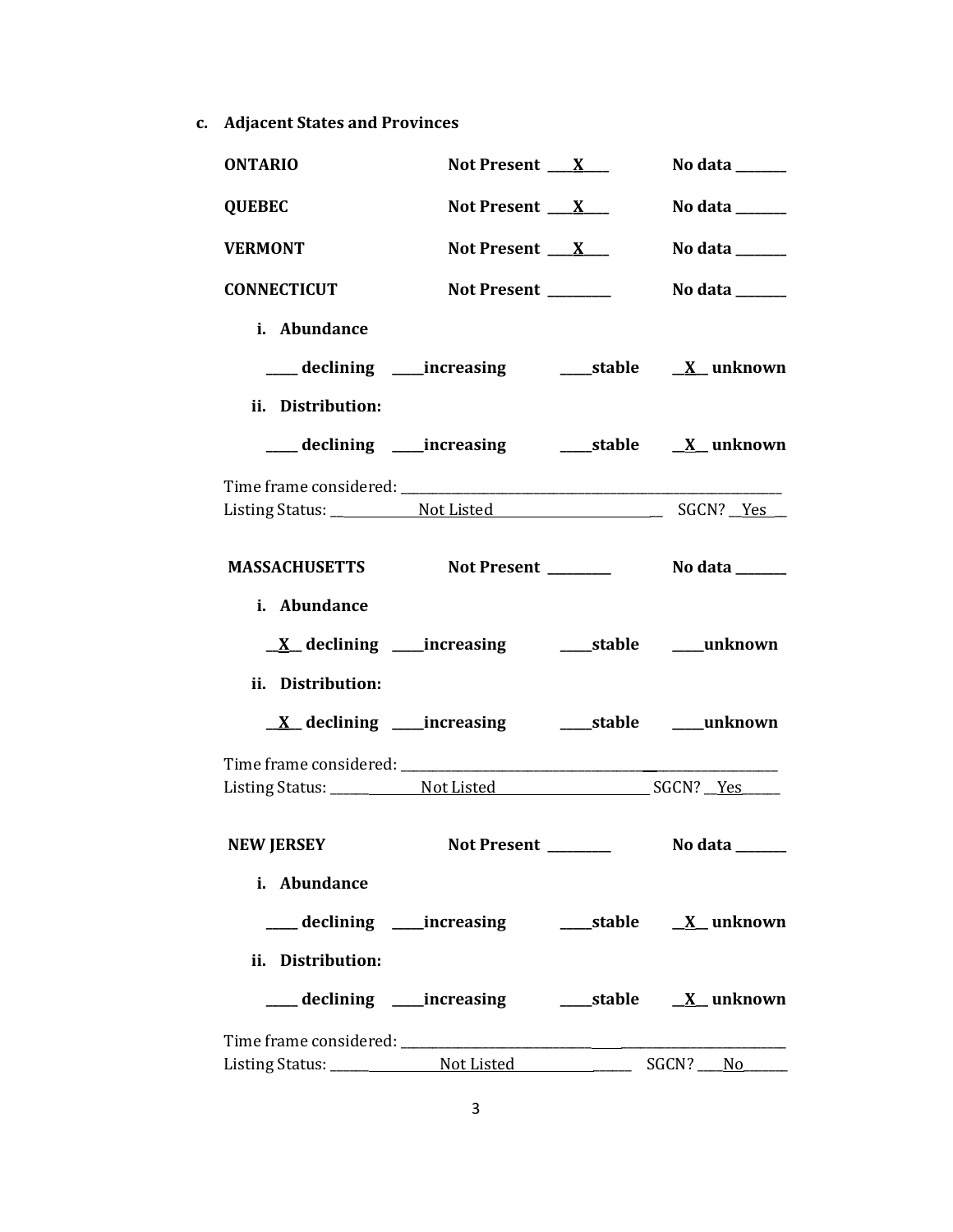| <b>PENNSYLVANIA</b>                                                                        | Not Present $X$ No data $X$ |                |
|--------------------------------------------------------------------------------------------|-----------------------------|----------------|
| i. Abundance                                                                               |                             |                |
| ____ declining ____ increasing ______ stable _____ unknown                                 |                             |                |
| ii. Distribution:                                                                          |                             |                |
|                                                                                            |                             |                |
|                                                                                            |                             |                |
| Listing Status: <u>______________ Extirpated since 1920s (SX)</u> ______ SGCN? _ <u>No</u> |                             |                |
| d. NEW YORK                                                                                |                             | No data ______ |
| i. Abundance                                                                               |                             |                |
| ___declining ___increasing __ <u>X</u> _stable ___unknown                                  |                             |                |
| ii. Distribution:                                                                          |                             |                |
|                                                                                            |                             |                |
|                                                                                            |                             |                |

#### **Monitoring in New York.**

Monitoring programs are carried out by the NYSDEC Rare Fish Unit, 1998-2012.

# **Trends Discussion:**

In New York, swamp darter has historically been found in 16 (still in 9) waters and is not declining (or gone or dangerously sparse) in the single watershed. The population appears to be stable.

More subtle indications came from comparisons for the sample periods of 1930s and 1970s, and there were more catches in the 70s, in Long Island watershed (0.9% to 11% frequency occurrence). The distribution of this species among sub-basins (HUC 10) within the watershed has not changed substantially, with records from three units in the recent as well as historic periods. Statewide, the number of individual site records for this species has been 53 for all time periods, 31 in the last 30 years, and 23 since 1993.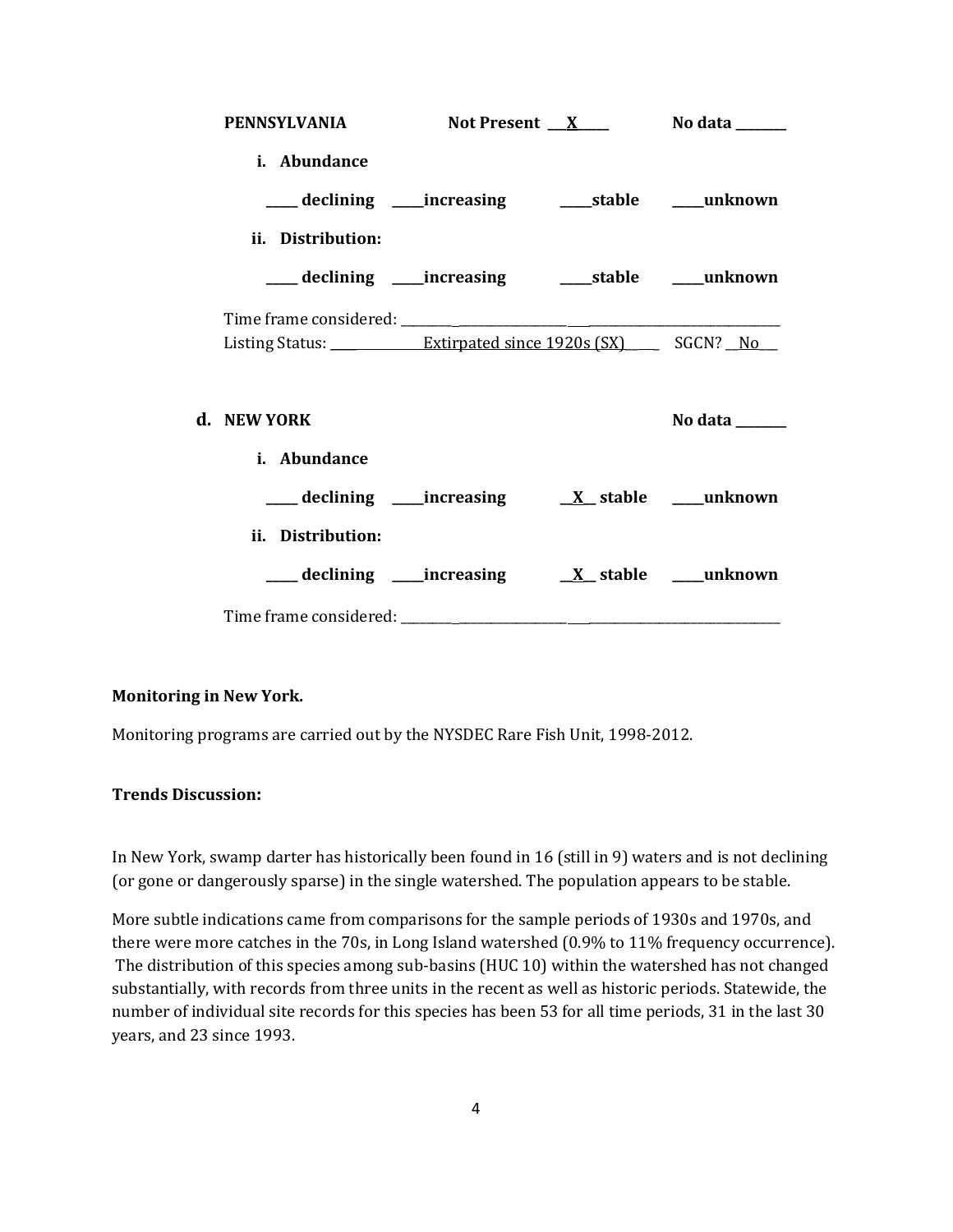

**Figure 1**. U.S. Distribution of swamp darter by watershed (NatureServe 2012).



**Figure 2**. Swamp darter distribution in NY, depicting fish sampled before 1977 and from 1977 to current time, shown with the corresponding HUC-10 units where they were found and the number of records.

| Watershed name | Total # HUC10 | <b>Recent only</b> | ntr |
|----------------|---------------|--------------------|-----|
| Long Island    | ⌒             |                    |     |

**Table 1.** Records of rare fish species in hydrological units (HUC-10) are shown according to their watersheds in early and recent time periods (before and after 1977) to consider loss and gains. Further explanations of details are found in Carlson (2012).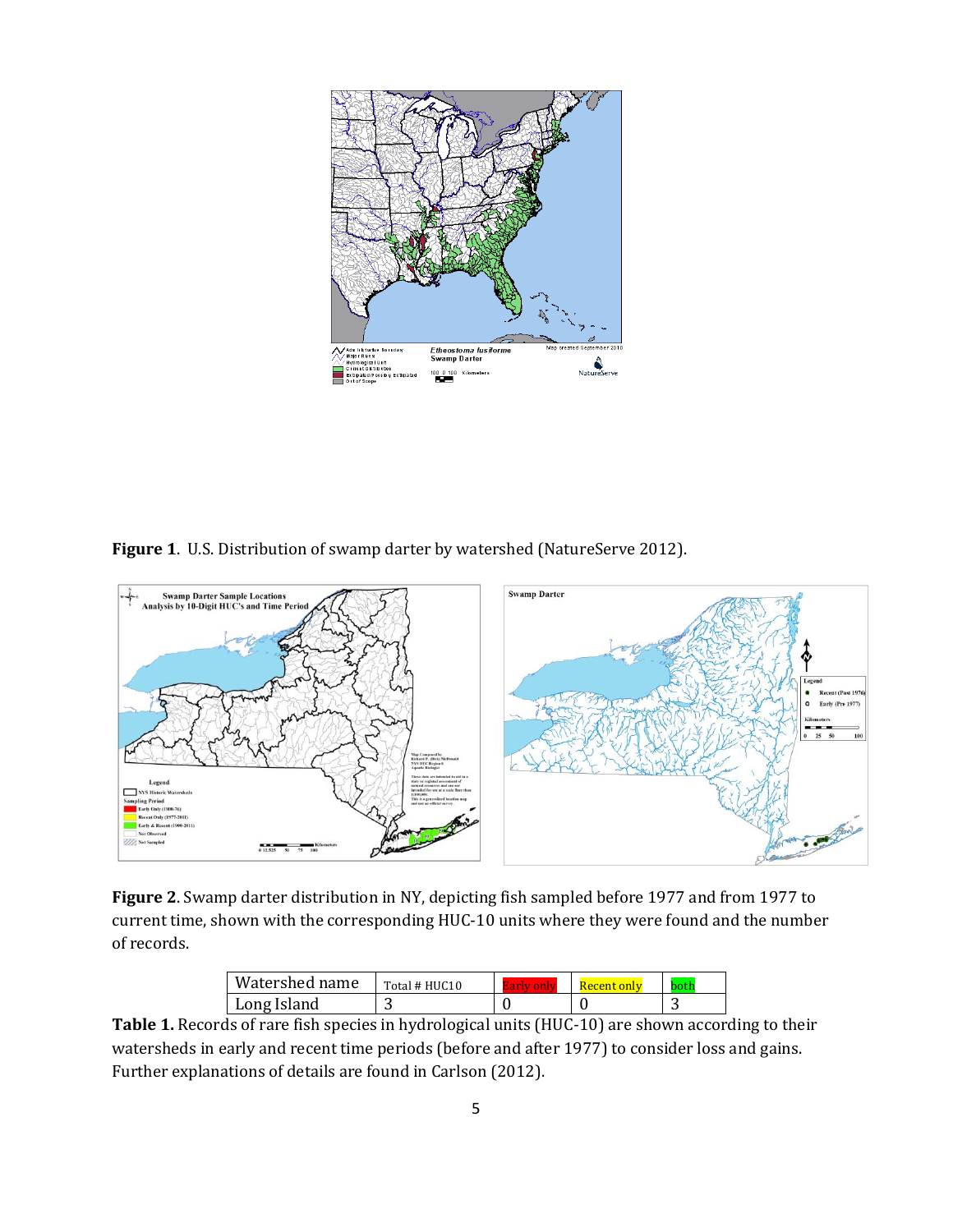#### **III. New York Rarity, if known:**

| Historic      | # of Animals | # of Locations | % of State         |
|---------------|--------------|----------------|--------------------|
| prior to 1977 |              |                | 1 of 18 watersheds |
| prior to 1980 |              |                |                    |
| prior to 1990 |              |                |                    |

#### **Details of historic occurrence:**

Swamp darter has historically been found in 16 waters in the Long Island watershed.

| Current           | # of Animals | # of Locations | % of State         |
|-------------------|--------------|----------------|--------------------|
| <b>Since 1977</b> |              |                | 1 of 18 watersheds |

#### **Details of current occurrence:**

No new locations have been documented as having the swamp darter present. Historically, the swamp darter has only been reported from the drainages of Lake Ronkonkoma, the Carmans River and the Peconic River, all on Long Island. Swamp darters were not found in the Carmans River or Lake Ronkonkoma drainages and may be extirpated from these drainages, decreasing their range in the Long Island watershed (H. O'Riordan, pers. comm.).

# **New York's Contribution to Species North American Range:**

| % of NA Range in New York | <b>Classification of New York Range</b> |
|---------------------------|-----------------------------------------|
| $\frac{100}{2}$ (endemic) | Core                                    |
| $-76-99$                  | $X$ Peripheral                          |
| 51-75                     | Disjunct                                |
| 26-50                     | Distance to core population:            |
| $\underline{X}$ 1-25      | 400 miles                               |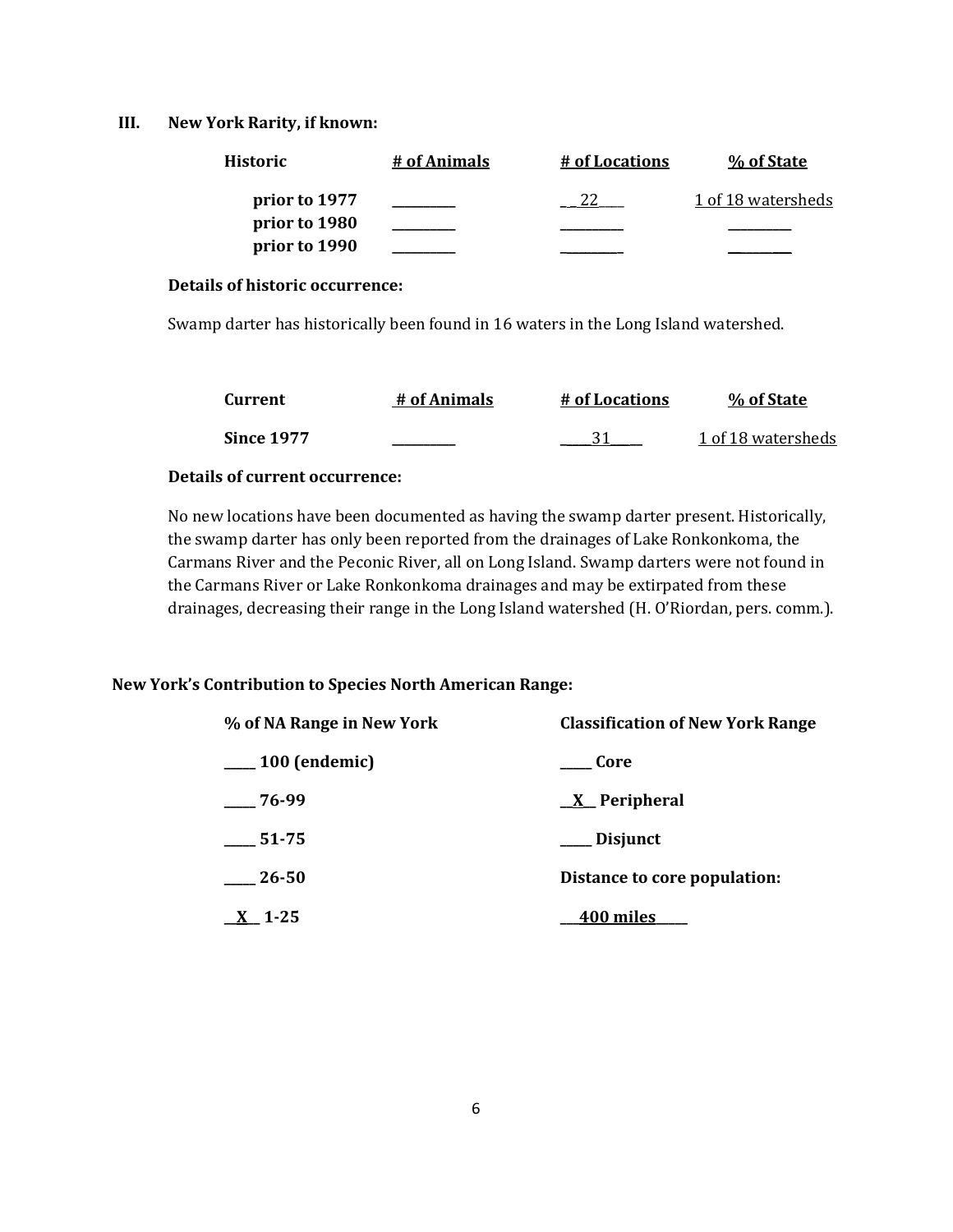# **IV. Primary Habitat or Community Type:**

- **1.** Headwater/Creek
- **2.** Coastal Plain Stream
- **3.** Coastal Plain Pond

# **Habitat or Community Type Trend in New York:**

| Declining ______Stable                  | Increasing |      | X Unknown |
|-----------------------------------------|------------|------|-----------|
| Time frame of decline/increase: _______ |            |      |           |
| <b>Habitat Specialist?</b>              |            | Yes  | No        |
| <b>Indicator Species?</b>               |            | Yes. | No.       |

# **Habitat Discussion:**

The swamp darter is found in quiet water areas and/or slow-moving water of swamps, ponds, lakes, and streams with detritus bottoms and aquatic vegetation, sometimes over sand or gravel. They tolerate a wide range of pH values (5.7-7.2), water temperatures, murky water and low oxygen levels (down to 2.1 mg/l) (Jenkins and Burkhead 1994). Spawning occurs among aquatic plants; eggs are deposited on leaves (NatureServe 2012).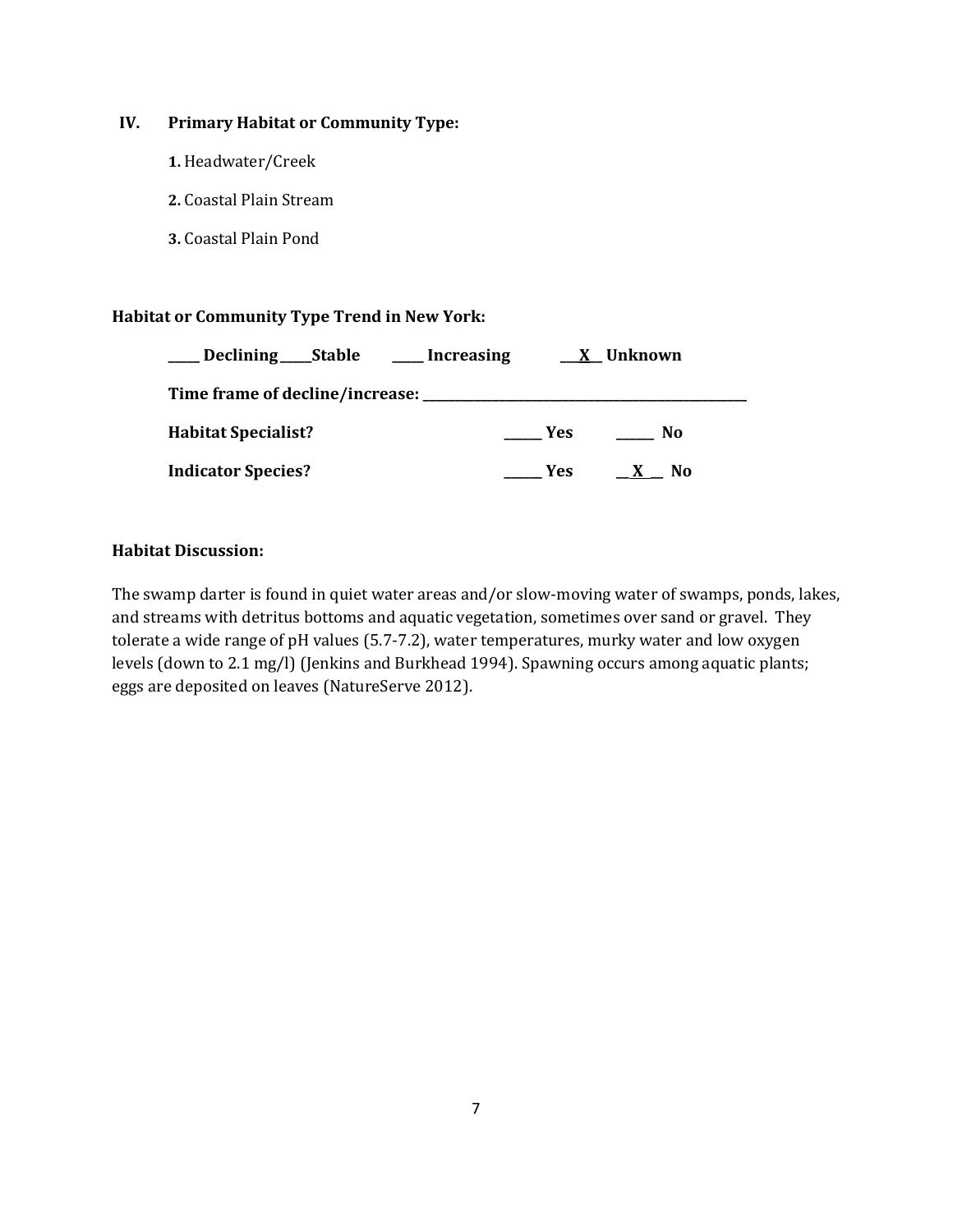- **V. New York Species Demographics and Life History**
	- **\_\_X\_\_\_ Breeder in New York**
		- **\_\_X\_\_ Summer Resident**
		- **\_\_X\_\_ Winter Resident**
		- **\_\_\_\_\_ Anadromous**

# **\_\_\_\_\_ Non-breeder in New York**

- **\_\_\_\_\_ Summer Resident**
- **\_\_\_\_\_ Winter Resident**
- **\_\_\_\_\_ Catadromous**
- **\_\_\_\_\_ Migratory only**
- **\_\_\_\_\_Unknown**

# **Species Demographics and Life History Discussion:**

Swamp darter has a relatively short life span, dying not long after spawning at the end of their first year**.** In the northeast, spawning takes place in April or May (Werner 2004).

# **VI. Threats:**

Populations of swamp darter are not well studied. The range is restricted to only a few ponds in this river system of Long Island and they may be vulnerable to various threats. Pollution or other alterations to its habitats appear to be the major potential threats to this species. Their protection is mostly a function of protecting the wetlands in eastern Long Island. Low water levels in Zeeks Pond (on Brookhaven Nat. Lab) in 2002 were thought to have causes the swamp darters to become extirpated.

# **Are there regulatory mechanisms that protect the species or its habitat in New York?**

**\_\_\_\_\_\_ No \_\_\_\_\_ Unknown**

**\_\_\_X\_\_\_ Yes** 

The swamp darter is listed as a threatened species in New York and is protected by Environmental Conservation Law (ECL) section 11-0535 and the New York Code of Rules and Regulations (6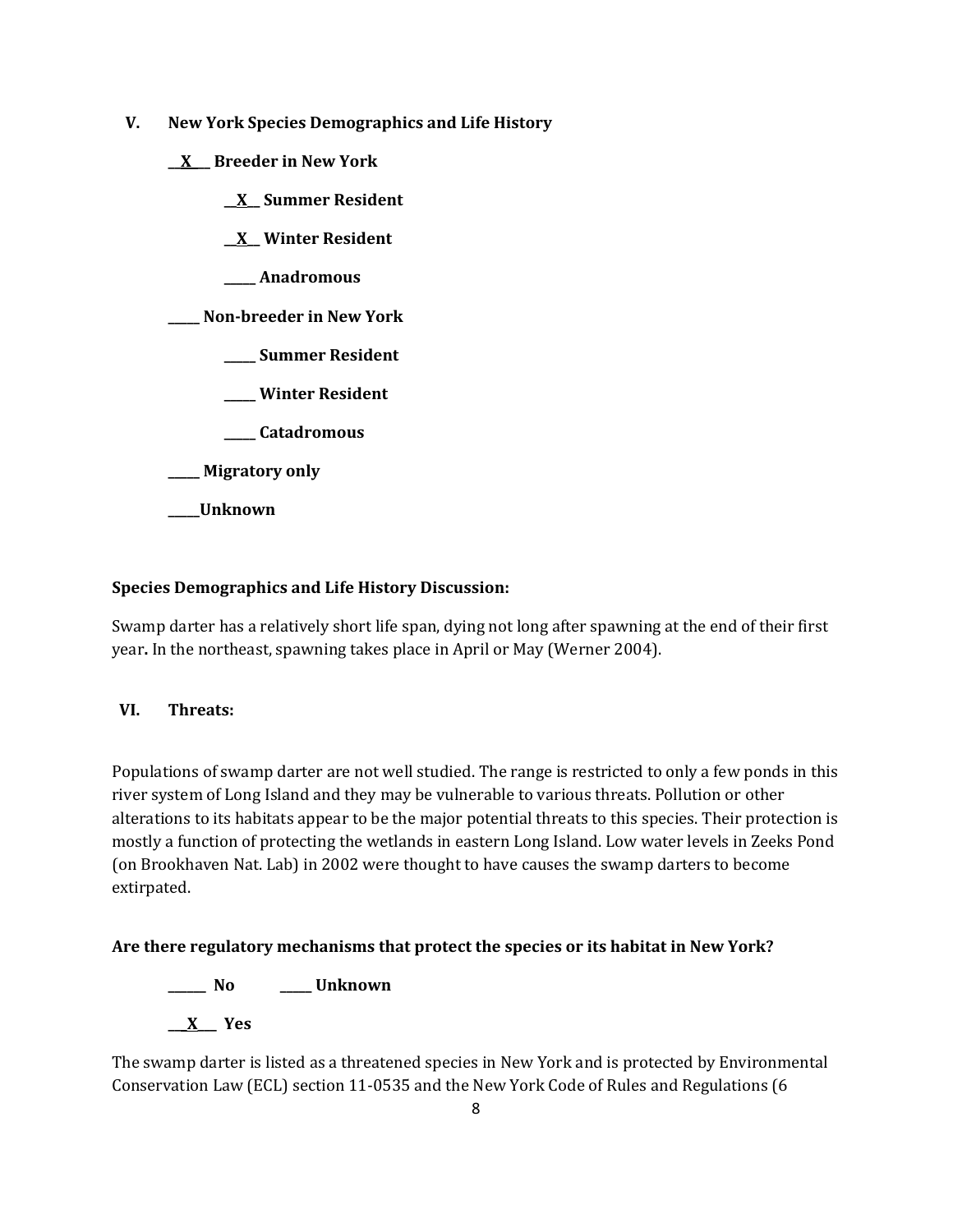NYCRR Part 182). A permit is required for any proposed project that may result in a take of a species listed as Threatened or Endangered, including, but not limited to, actions that may kill or harm individual animals or result in the adverse modification, degradation or destruction of habitat occupied by the listed species.

The Protection of Waters Program provides protection for rivers, streams, lakes, and ponds under Article 15 of the NYS Conservation Law.

# **Describe knowledge of management/conservation actions that are needed for recovery/conservation, or to eliminate, minimize, or compensate for the identified threats:**

Continue monitoring populations and monitor water levels or depths on dry years to ensure suitable habitat is available.

| <b>Conservation Actions</b> |                                         |  |
|-----------------------------|-----------------------------------------|--|
| <b>Action Category</b>      | <b>Action</b>                           |  |
| Land/Water Protection       | Site/Area Protection                    |  |
| Land/Water Protection       | Resource/Habitat Protection             |  |
| Land/Water Management       | Site/Area Management                    |  |
| Land/Water Management       | Habitat/Natural Process Restoration     |  |
| Species Management          | Species Reintroduction                  |  |
| Law/Policy                  | Policy/Regulation Change/Implementation |  |

Conservation actions following IUCN taxonomy are categorized in the table.

The Comprehensive Wildlife Conservation Strategy (NYSDEC 2005) includes recommendations for the following actions for the swamp darter.

# **Habitat Monitoring:**

---- Complete surveys on submerged aquatic vegetation and floating woody mats in areas still inhabited by this species and monitor water levels or depths on dry years.

# **Habitat Research:**

---- Define preferred habitat in order to guide future restoration efforts and focus on habitat protection efforts.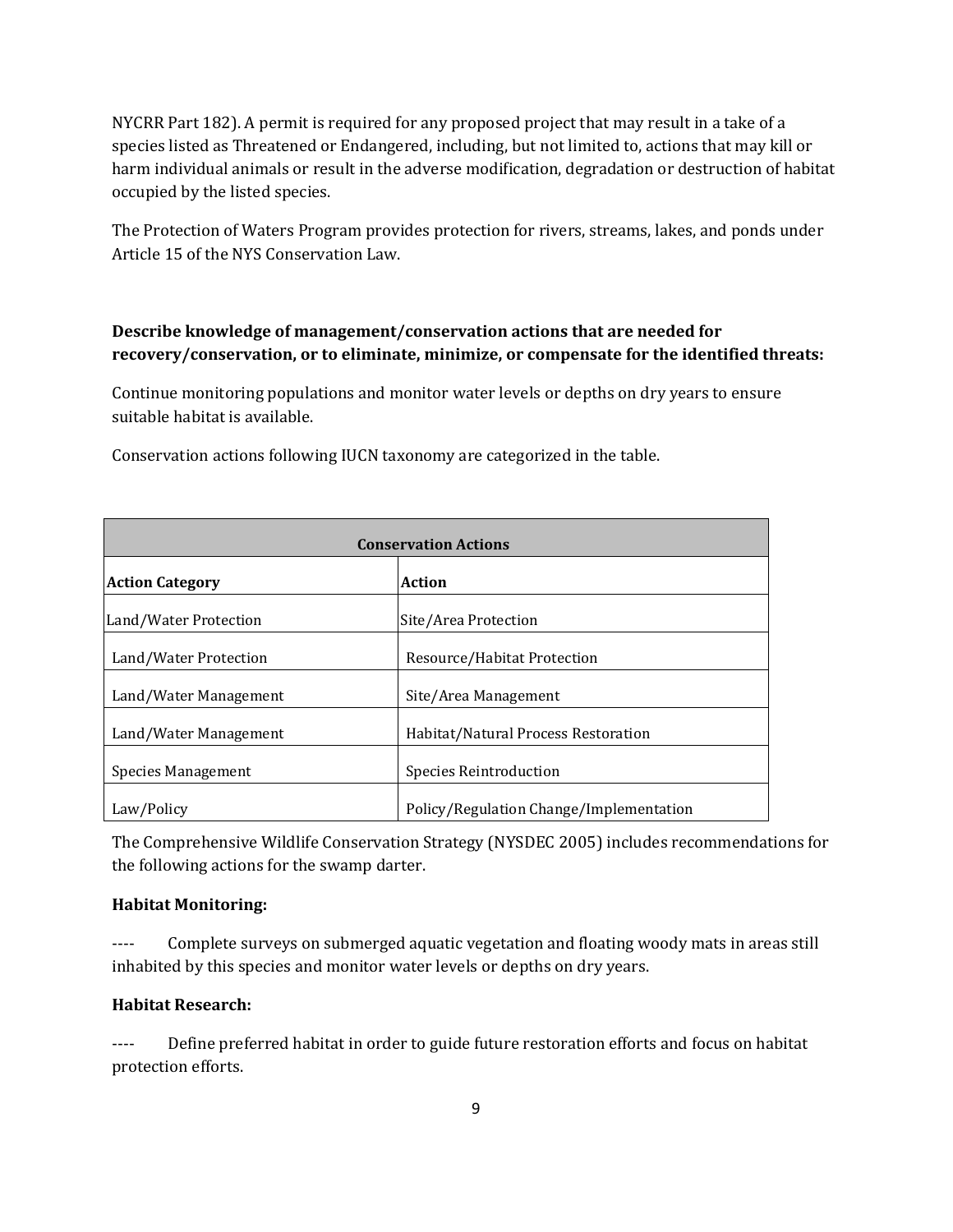#### **Population Monitoring:**

---- Continued monitoring of the Long Island populations.

#### **Relocation/Reintroduction:**

---- Establish populations after dewatering of streams and lakes due to groundwater withdrawals. Zeeks Pond suffered this in 2002 and restorative measures are needed.

# **VII. References**

- Carlson, D.M. 2000 unpublished. Sampling for swamp darters and banded sunfish in Peconic basin and nearby waters. NYSDEC. Watertown, NY.
- Carlson, D.M. 2001. Species accounts for the rare fishes of New York. N. Y. S. Dept. Env. Cons. Albany, NY.
- Carlson, D.M. 2012 (draft). Species accounts of inland fishes of NYS considered as imperiled, 2012. NYDEC Watertown, NY
- Collette, B.B. 1962. The swamp darters of the subgenus *Hololepis* (Pisces, Percidae). Tulane Studies in Zoology 9:115-211.
- Fletcher, A. M. 1957. A rare darter-spawning. The Aquarium, June 25, 960:202-203.
- Jenkins, R.E. and N.M. Burkhead. 1994. Freshwater fishes of Virginia. Am. Fish. Soc. Bethesda, MD
- Kuehne, R.A., and R.W. Barbour, 1983. The American daters. Univ. Press Kentucky, Lexington. 177 pp.
- Lee, D.S., et al. 1980. Atlas of North American freshwater fishes. North Carolina State. Mus. Nat. His. 867 pp.
- NatureServe. 2012. NatureServe Explorer: An online encyclopedia of life [web application]. Version 7.1. NatureServe, Arlington, Virginia. Available http://www.natureserve.org/explorer. (Accessed: May 5, 2012).
- Page, L.J. 1983. Handbook of darters. Tropical Fish Hobbyist Publ., Inc., Neptune City, NJ. 271 pp.
- Schmidt, R.E. and W.R. Whitworth. 1979. Distribution and habitat of the swamp darter (*Etheostoma fusiforme*) in southern New England. Am. Midl. Nat. 102:408-413.